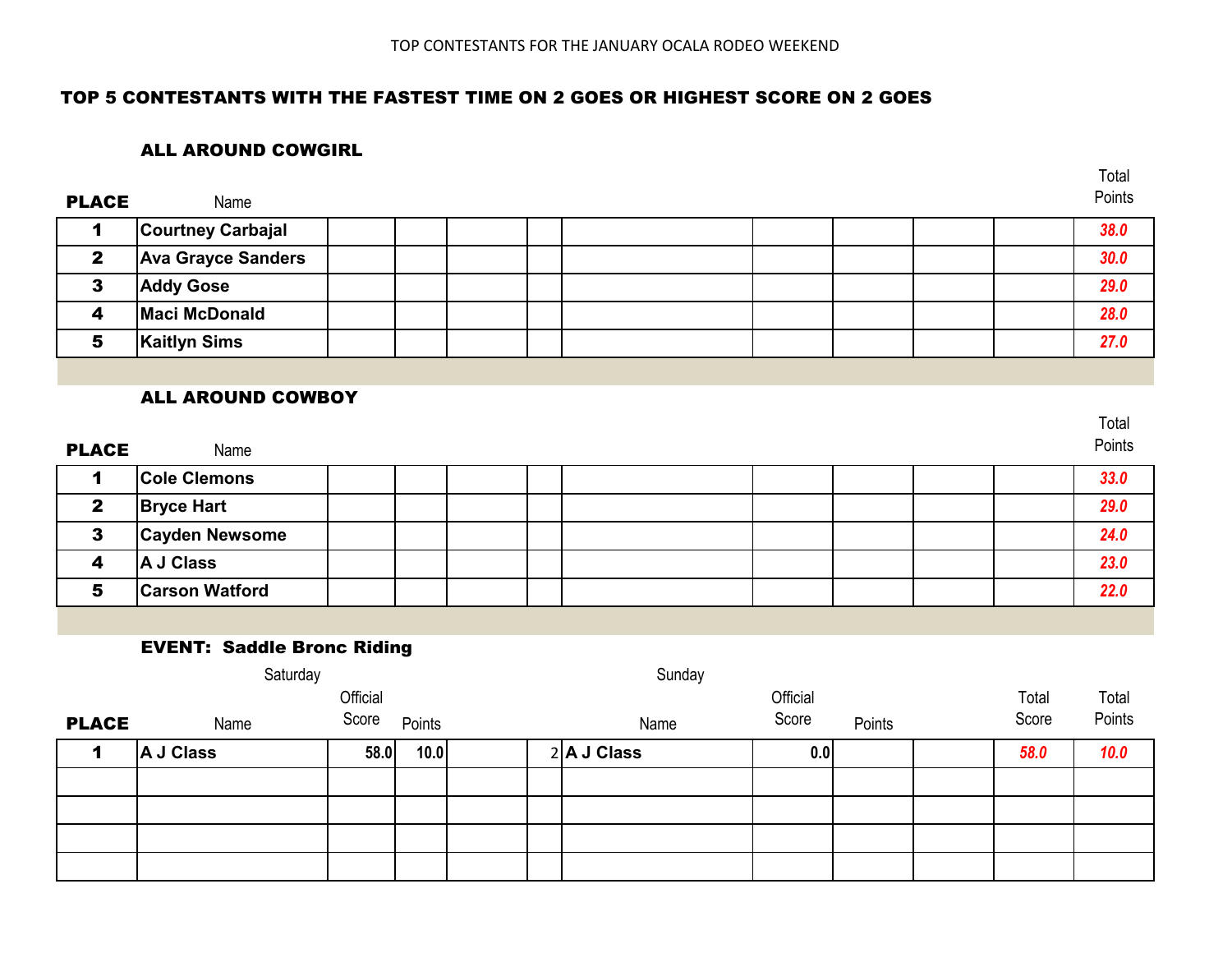# EVENT: Goat Tying

|              | Saturday                            |          |        | Sunday                        |          |        |        |        |
|--------------|-------------------------------------|----------|--------|-------------------------------|----------|--------|--------|--------|
|              |                                     | Official |        |                               | Official |        | Total  | Total  |
| <b>PLACE</b> | Name                                | Time     | Points | Name                          | Time     | Points | Time   | Points |
| 1            | <b>Courtney Carbajal</b>            | 8.07     | 9.0    | <b>Courtney Carbajal</b>      | 7.48     | 10.0   | 15.55  | 19.0   |
| $\mathbf{2}$ | <b>Kaydence Tindall</b>             | 9.04     | 5.0    | <b>Kaydence Tindall</b>       | 7.97     | 9.0    | 17.01  | 14.0   |
| $\mathbf{3}$ | <b>Courtney Grace Stalvey</b>       | 8.94     | 6.0    | <b>Courtney Grace Stalvey</b> | 8.41     | 8.0    | 17.35  | 14.0   |
| 4            | <b>Erin McLaughlin</b>              | 8.02     | 10.0   | Erin McLaughlin               | 10.21    | 5.0    | 18.22  | 15.0   |
| 5            | <b>Lexi Woods</b>                   | 8.16     | 8.0    | <b>Lexi Woods</b>             | 10.28    | 4.0    | 18.44  | 12.0   |
|              |                                     |          |        |                               |          |        |        |        |
|              | <b>EVENT: Steer Wrestling</b>       |          |        |                               |          |        |        |        |
|              | Saturday                            |          |        | Sunday                        |          |        |        |        |
|              |                                     | Official |        |                               | Official |        | Total  | Total  |
| <b>PLACE</b> | Name                                | Time     | Points | Name                          | Time     | Points | Time   | Points |
| 1            | <b>Tripp Brown</b>                  | 5.11     | 10.0   | <b>Tripp Brown</b>            | 120.00   |        | 125.11 | 10.0   |
|              |                                     |          |        |                               |          |        |        |        |
|              |                                     |          |        |                               |          |        |        |        |
|              |                                     |          |        |                               |          |        |        |        |
|              |                                     |          |        |                               |          |        |        |        |
|              |                                     |          |        |                               |          |        |        |        |
|              | <b>EVENT: Breakaway Calf Roping</b> |          |        |                               |          |        |        |        |
|              | Saturday                            |          |        | Sunday                        |          |        |        |        |
|              |                                     | Official |        |                               | Official |        | Total  | Total  |
| <b>PLACE</b> | Name                                | Time     | Points | Name                          | Time     | Points | Time   | Points |
| 1            | <b>Addy Gose</b>                    | 2.20     | 10.0   | <b>Addy Gose</b>              | 2.42     | 9.0    | 4.62   | 19.0   |
| $\mathbf{2}$ | <b>Roxy Waring</b>                  | 13.86    | 1.0    | <b>Roxy Waring</b>            | 4.06     | 5.0    | 17.92  | 6.0    |
| $\mathbf{3}$ | <b>Brilee Cochran</b>               | 120.00   |        | <b>Brilee Cochran</b>         | 1.41     | 10.0   | 121.41 | 10.0   |
| 4            | <b>Jalee Wilcox</b>                 | 120.00   |        | <b>Jalee Wilcox</b>           | 2.58     | 8.0    | 122.58 | 8.0    |

5 **Chancey Wright 120.00 Chancey Wright 2.62 7.0** *122.62 7.0*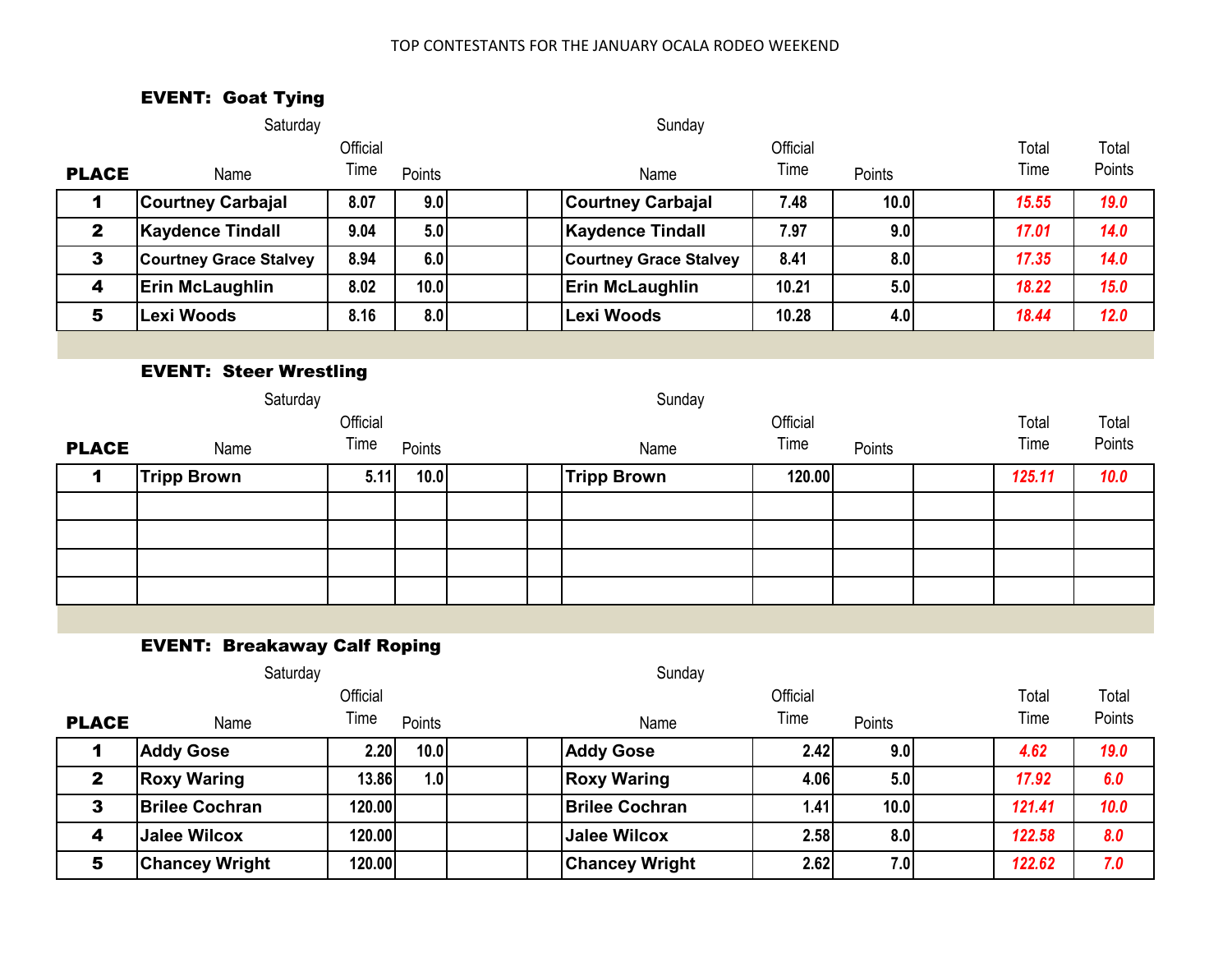# EVENT: Tie-Down Calf Roping

|                  | Saturday                            |          |        | Sunday                    |          |        |  |        |        |
|------------------|-------------------------------------|----------|--------|---------------------------|----------|--------|--|--------|--------|
|                  |                                     | Official |        |                           | Official |        |  | Total  | Total  |
| <b>PLACE</b>     | Name                                | Time     | Points | Name                      | Time     | Points |  | Time   | Points |
| 1                | <b>Travis Staley</b>                | 9.71     | 10.0   | <b>Travis Staley</b>      | 12.13    | 8.0    |  | 21.84  | 18.0   |
| $\mathbf{2}$     | <b>Cole Clemons</b>                 | 10.88    | 8.0    | <b>Cole Clemons</b>       | 11.75    | 9.0    |  | 22.63  | 17.0   |
| 3                | <b>Bryce Hart</b>                   | 11.91    | 7.0    | <b>Bryce Hart</b>         | 14.99    | 6.0    |  | 26.89  | 13.0   |
| $\boldsymbol{4}$ | <b>Cross Fulford</b>                | 17.55    |        | <b>Cross Fulford</b>      | 11.24    | 10.0   |  | 28.79  | 10.0   |
| 5                | <b>Ladd Gose</b>                    | 13.07    | 6.0    | <b>Ladd Gose</b>          | 18.56    | 4.0    |  | 31.62  | 10.0   |
|                  |                                     |          |        |                           |          |        |  |        |        |
|                  | <b>EVENT: Barrel Racing</b>         |          |        |                           |          |        |  |        |        |
|                  | Saturday                            |          |        | Sunday                    |          |        |  |        |        |
|                  |                                     | Official |        |                           | Official |        |  | Total  | Total  |
| <b>PLACE</b>     | Name                                | Time     | Points | Name                      | Time     | Points |  | Time   | Points |
| 1                | <b>Ava Grayce Sanders</b>           | 15.419   | 10.0   | <b>Ava Grayce Sanders</b> | 15.612   | 10.0   |  | 31.031 | 20.0   |
| $\mathbf{2}$     | <b>Kaitlyn Sims</b>                 | 15.760   | 8.0    | <b>Kaitlyn Sims</b>       | 15.742   | 9.0    |  | 31.502 | 17.0   |
| 3                | <b>Kali Holt</b>                    | 15.665   | 9.0    | <b>Kali Holt</b>          | 15.992   | 6.0    |  | 31.657 | 15.0   |
| $\boldsymbol{4}$ | <b>Maci McDonald</b>                | 15.861   | 7.0    | <b>Maci McDonald</b>      | 15.933   | 8.0    |  | 31.794 | 15.0   |
| 5                | <b>Kay Redman</b>                   | 16.558   | 4.0    | <b>Kay Redman</b>         | 16.089   | 4.0    |  | 32.647 | 8.0    |
|                  | <b>EVENT: Team Roping - Headers</b> |          |        |                           |          |        |  |        |        |
|                  | Saturday                            |          |        | Sunday                    |          |        |  |        |        |
|                  |                                     | Official |        |                           | Official |        |  | Total  | Total  |
| <b>PLACE</b>     | Name                                | Time     | Points | Name                      | Time     | Points |  | Time   | Points |
| 1                | <b>Owen Clemons</b>                 | 8.50     | 7.0    | <b>Owen Clemons</b>       | 8.42     | 9.0    |  | 16.92  | 16.0   |
| $\mathbf{2}$     | <b>Reese Rimes</b>                  | 9.36     | 5.0    | <b>Reese Rimes</b>        | 8.44     | 8.0    |  | 17.80  | 13.0   |
| 3                | <b>Cayden Newsome</b>               | 6.46     | 10.0   | <b>Cayden Newsome</b>     | 11.68    | 6.0    |  | 18.13  | 16.0   |
| 4                | <b>Tripp Brown</b>                  | 9.66     | 3.0    | <b>Tripp Brown</b>        | 8.79     | 7.0    |  | 18.45  | 10.0   |
| 5                | <b>Courtney Carbajal</b>            | 11.80    | 1.0    | <b>Courtney Carbajal</b>  | 8.11     | 10.0   |  | 19.91  | 11.0   |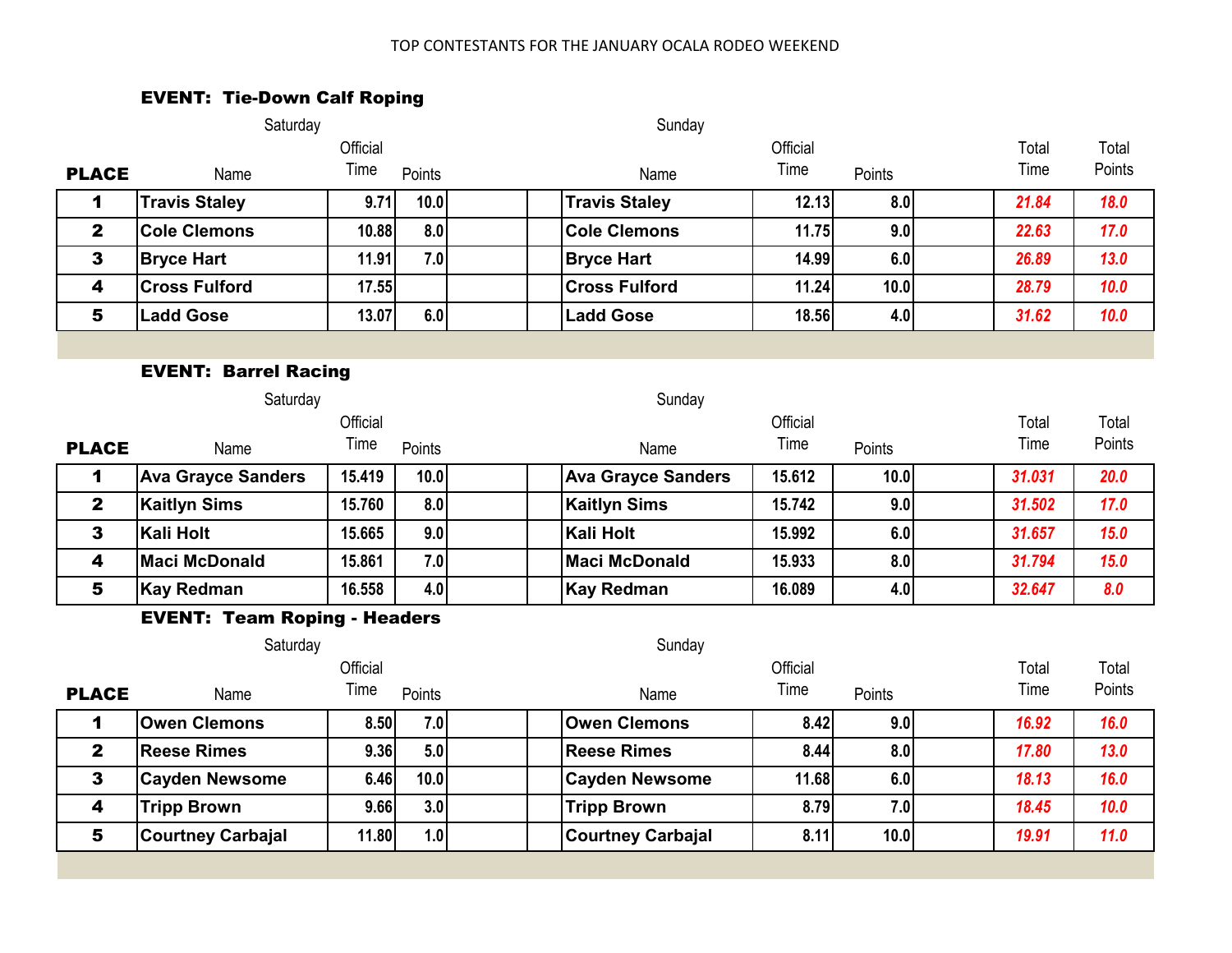# EVENT: Team Roping - Heelers

|                         | Saturday                   |          |        | Sunday                    |          |        |        |        |
|-------------------------|----------------------------|----------|--------|---------------------------|----------|--------|--------|--------|
|                         |                            | Official |        |                           | Official |        | Total  | Total  |
| <b>PLACE</b>            | Name                       | Time     | Points | Name                      | Time     | Points | Time   | Points |
| $\mathbf 1$             | <b>Cole Clemons</b>        | 8.50     | 7.0    | <b>Cole Clemons</b>       | 8.42     | 9.0    | 16.92  | 16.0   |
| $\mathbf{2}$            | <b>A J Class</b>           | 9.36     | 5.0    | A J Class                 | 8.44     | 8.0    | 17.80  | 13.0   |
| 3                       | <b>Bryce Hart</b>          | 6.46     | 10.0   | <b>Bryce Hart</b>         | 11.68    | 6.0    | 18.13  | 16.0   |
| $\overline{\mathbf{4}}$ | <b>Jaggar White</b>        | 9.66     | 3.0    | <b>Jaggar White</b>       | 8.79     | 7.0    | 18.45  | 10.0   |
| 5                       | <b>Samuel Mack</b>         | 11.80    | 1.0    | <b>Samuel Mack</b>        | 8.11     | 10.0   | 19.91  | 11.0   |
|                         |                            |          |        |                           |          |        |        |        |
|                         | <b>EVENT: Pole Bending</b> |          |        |                           |          |        |        |        |
|                         | Saturday                   |          |        | Sunday                    |          |        |        |        |
|                         |                            | Official |        |                           | Official |        | Total  | Total  |
| <b>PLACE</b>            | Name                       | Time     | Points | Name                      | Time     | Points | Time   | Points |
| 1                       | <b>Michelle Barnes</b>     | 21.471   | 8.0    | <b>Michelle Barnes</b>    | 20.944   | 9.0    | 42.415 | 17.0   |
| $\mathbf{2}$            | <b>Maci McDonald</b>       | 21.795   | 5.0    | <b>Maci McDonald</b>      | 21.110   | 8.0    | 42.905 | 13.0   |
| 3                       | <b>Morgan Barnes</b>       | 22.022   |        | <b>Morgan Barnes</b>      | 21.316   | 7.0    | 43.338 | 7.0    |
| $\overline{\mathbf{4}}$ | Kali Holt                  | 21.946   | 2.0    | <b>Kali Holt</b>          | 21.429   | 6.0    | 43.375 | 8.0    |
| 5                       | <b>Kaleigh Becton</b>      | 21.964   | 1.0    | <b>Kaleigh Becton</b>     | 21.556   | 5.0    | 43.520 | 6.0    |
|                         | <b>EVENT: Bull Riding</b>  |          |        |                           |          |        |        |        |
|                         | Saturday                   |          |        | Sunday                    |          |        |        |        |
|                         |                            | Official |        |                           | Official |        | Total  | Total  |
| <b>PLACE</b>            | Name                       | Score    | Points | Name                      | Score    | Points | Score  | Points |
|                         | <b>NO QUALIFIED RIDES</b>  |          |        | <b>NO QUALIFIED RIDES</b> |          |        |        |        |
|                         |                            |          |        |                           |          |        |        |        |
|                         |                            |          |        |                           |          |        |        |        |
|                         |                            |          |        |                           |          |        |        |        |